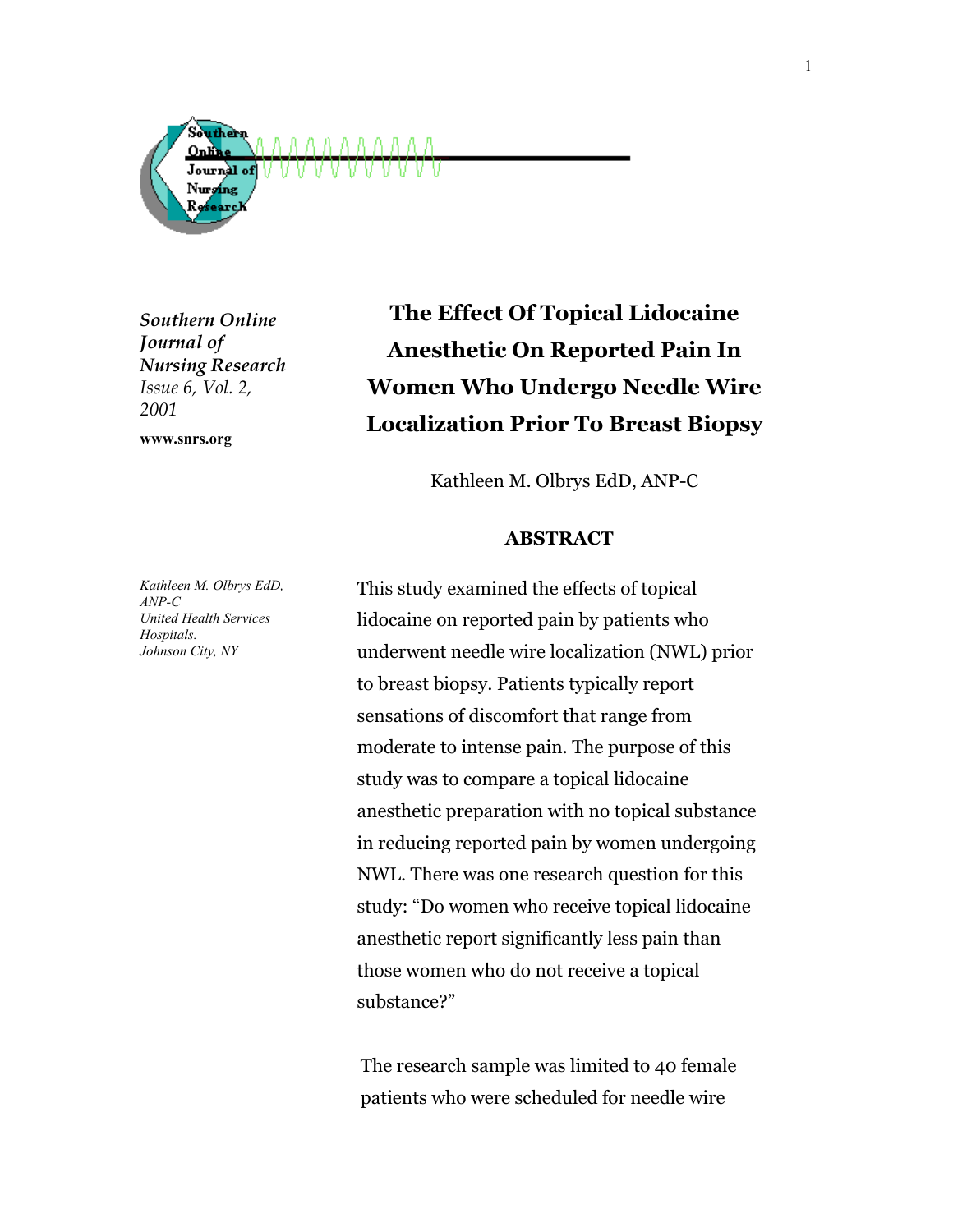localization. Twenty women were assigned to the experimental group and 20 were assigned to the control group. The experimental group received a lidocaine cream; the control group received a similar cream without the active lidocaine ingredient. Pain levels were measured immediately after the procedure using the Visual Analog Scale. Data were collected and interpretation was based upon pain scores from the experimental group and the control group. Data analysis with one-tailed directional t-test (*p*<0.05) produced a test statistic of -2.51, which was more than the critical t-value of -1.69. The null hypothesis was rejected suggesting that women who received the lidocaine cream reported significantly lower pain scores.

Key Words: *needle wire localization, breast biopsy, pain, lidocaine cream, cancer, breast cancer*

### **Introduction**

A woman's lifetime risk of being diagnosed with breast cancer is 1:8; it is estimated that more than 750,000 women will undergo a breast biopsy of whom 192,000 will be positive for breast cancer.**<sup>1</sup>** Screening efforts directed at early detection have resulted in increased numbers of non-palpable mammographic lesions that warrant the use of the localization process with the hook wire technique known as needle wire

**1** American Cancer Society. (1999). *Cancer facts and figures.* Atlanta.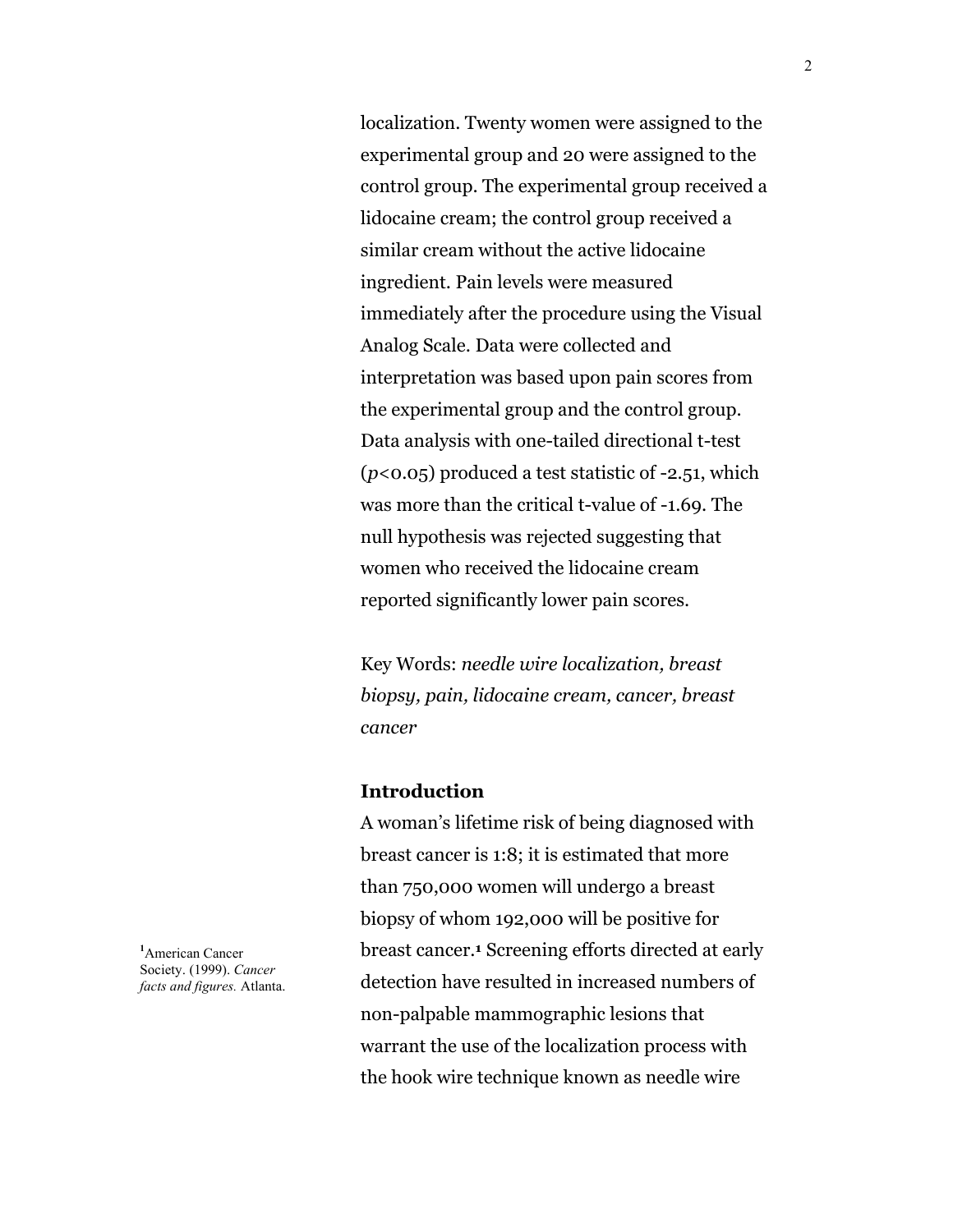**2** Papa, M., Klein, E., Davidson, B., Karni, T., Sperber, F., Koller, M., Ravid, M., & Ari, G. B. (1996). The effect of anesthesia type on needle localization breast biopsy: Another point of view. *The American Journal of Surgery, 171*, 242-243.

**3** Northouse, L. L., Tocco, K., & West, P. (1997). Coping with a breast biopsy: How health care professionals can help women and their husbands. *Oncology Nursing Forum*, *24(*3*),* 473-480.

localization biopsy.**<sup>2</sup>** Needle wire localization is a procedure whereby a thin walled hollow core needle is inserted into the breast using mammographic visualization to identify the abnormality. After the needle is in place, a mammogram is done to confirm the needle position. Although approximately 80% of these women will learn that they do not have breast cancer, breast biopsy will be a stressful and painful event for them.**<sup>3</sup>**

The problem under investigation was that women who undergo needle wire localization (NWL) prior to excisional breast biopsy report sensations of discomfort that range from moderate to intense pain. At the institution where the author is employed, topical applied lidocaine is not used with this procedure. Injectable lidocaine is not used consistently with NWL and is at the discretion of the radiologist. Breast biopsy is a highly stressful experience for women because the procedure determines whether the suspicious area identified by prior mammogram is benign or malignant. There is a need to evaluate products that will lessen the discomfort and pain associated with this procedure. The purpose of the study was to compare a topical lidocaine anesthetic preparation with a topical placebo cream in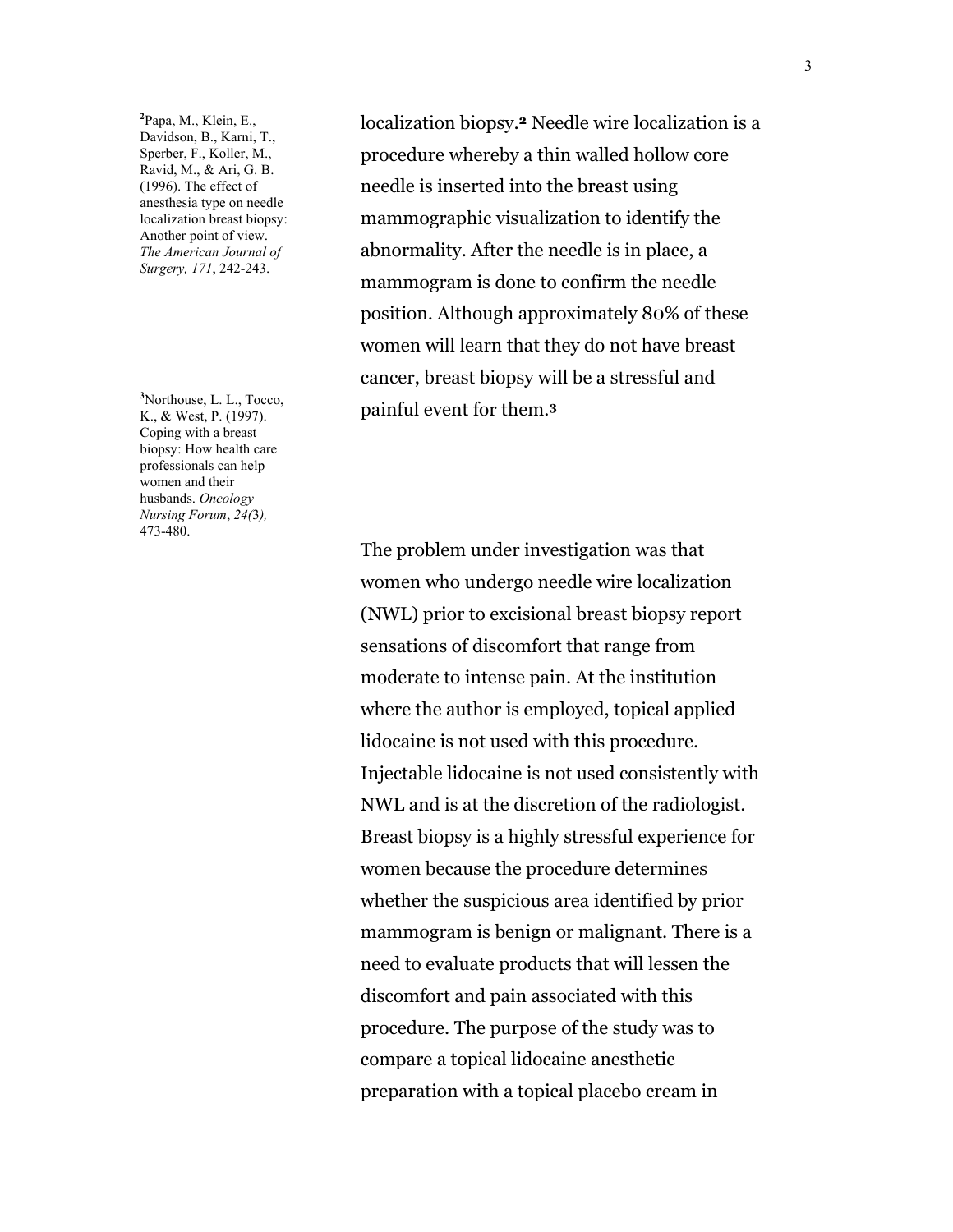reducing reported pain by women undergoing NWL. There was one research question for this study: "Do women who receive topical lidocaine anesthetic report significantly less pain than those women who do not receive a topical anesthetic substance?" The research hypothesis was that women who use a topical lidocaine anesthetic would report significantly less pain than do women who did not use a topical anesthetic substance.

# **Relevant Literature**

### *Theoretical Basis of the Study*

In 1979, the International Association for the Study of Pain (ISAP) published a definition that is used to guide clinical practice and is used in research studying pain. The ISAP defined pain as follows:

An unpleasant sensory and emotional experience associated with actual or potential tissue damage, or described in terms of such damage. Pain is always subjective and each individual learns the application of the word through experiences related to injury in early life... (p.250) **<sup>4</sup>**

Pain can be classified as acute, malignant, or chronic. Acute pain can result from a sudden insult such as injury, disease, and surgical or medical procedures. Montes-Sandoval**5** draws on Melzack and Walls' "Gate Control Theory of Pain"

**4** International Association for the Study of Pain. (1979). Pain terms: A list of definitions and notes on usage. *Pain*, *6,* 249-252.

**5** Montes-Sandoval, L. (1999). An analysis of the concept of pain. *Journal of Advanced Nursing*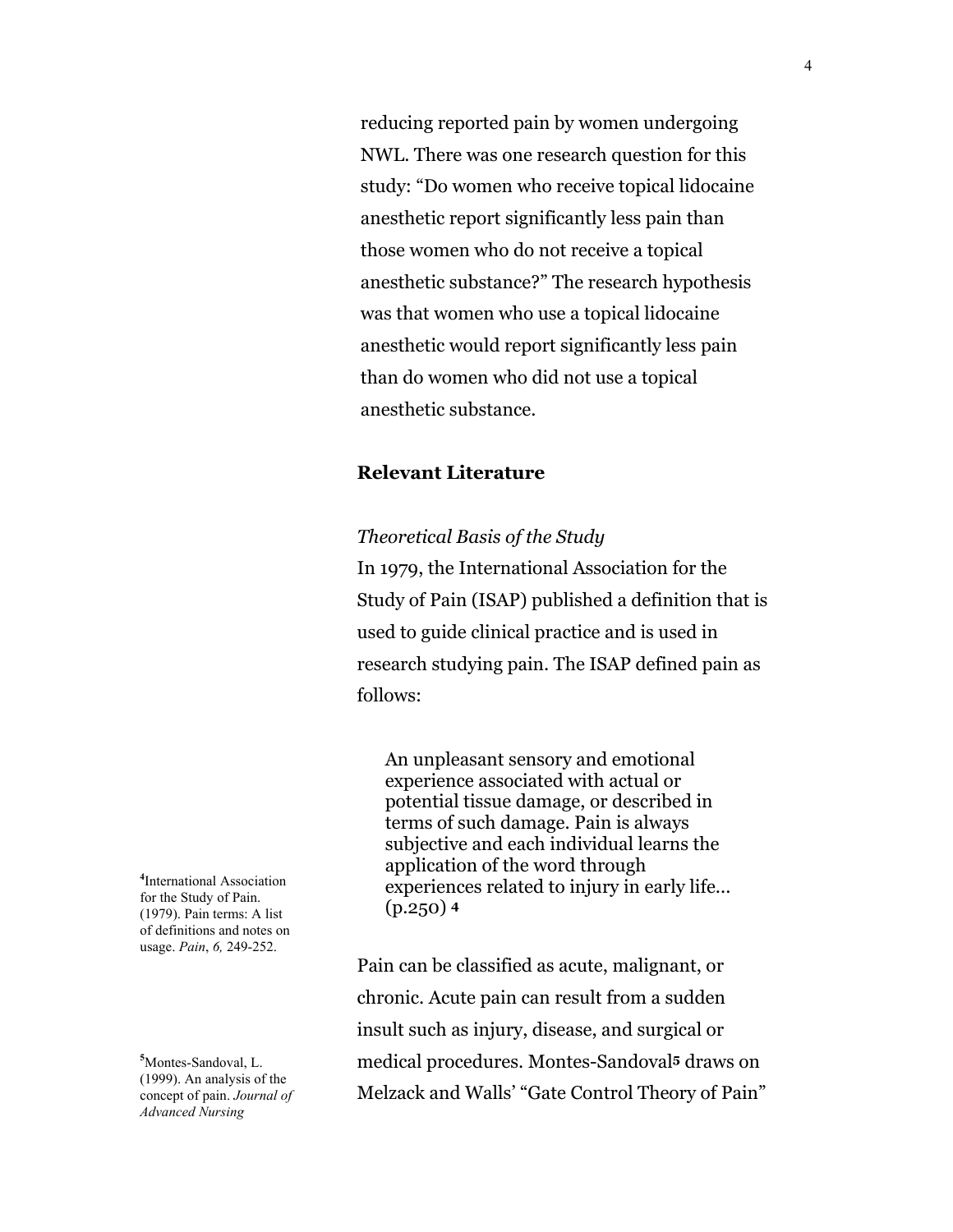*Practice, 29*(4), 935-941. to outline complex neurophysical activities, located in the spinal cord, which function as a "gating mechanism." Gate theory describes a mechanism that increases or decreases sensory impulses generated by injury-sensitive nerve receptors. These impulses are interpreted as pain in the brain's cerebral hemisphere and are influenced by external factors that also include sensory and cognitive dimensions.

> In 1990, the Agency for Health Care Policy and Research (AHCPR) established an interdisciplinary panel and set forth guidelines that became the standards used to treat and manage acute pain.**<sup>6</sup>** This panel defines pain as "a complex, subjective response with several quantifiable features, which include intensity, time course, impact, and personal meaning."**<sup>7</sup>**

> *Pain intensity* is not always proportional to the type or extent of tissue damage and may be affected by many complex interactions at the cellular level. Intensity can be quantified using appropriate pain measurement tools that attempt to quantify the individual's experience of pain and convert the experience into meaningful data. This information can be used to develop pain reduction strategies for patients.

Perception, or *impact of pain* and *personal* 

**6** Acute Pain Management Guideline Panel. (1992). *Acute pain management: Operative or medical procedures and trauma.* Clinical practice guideline. AHCPR Publication no. 92-0032. Rockville, MD: Agency for Health Care Policy. **<sup>7</sup>**ibid.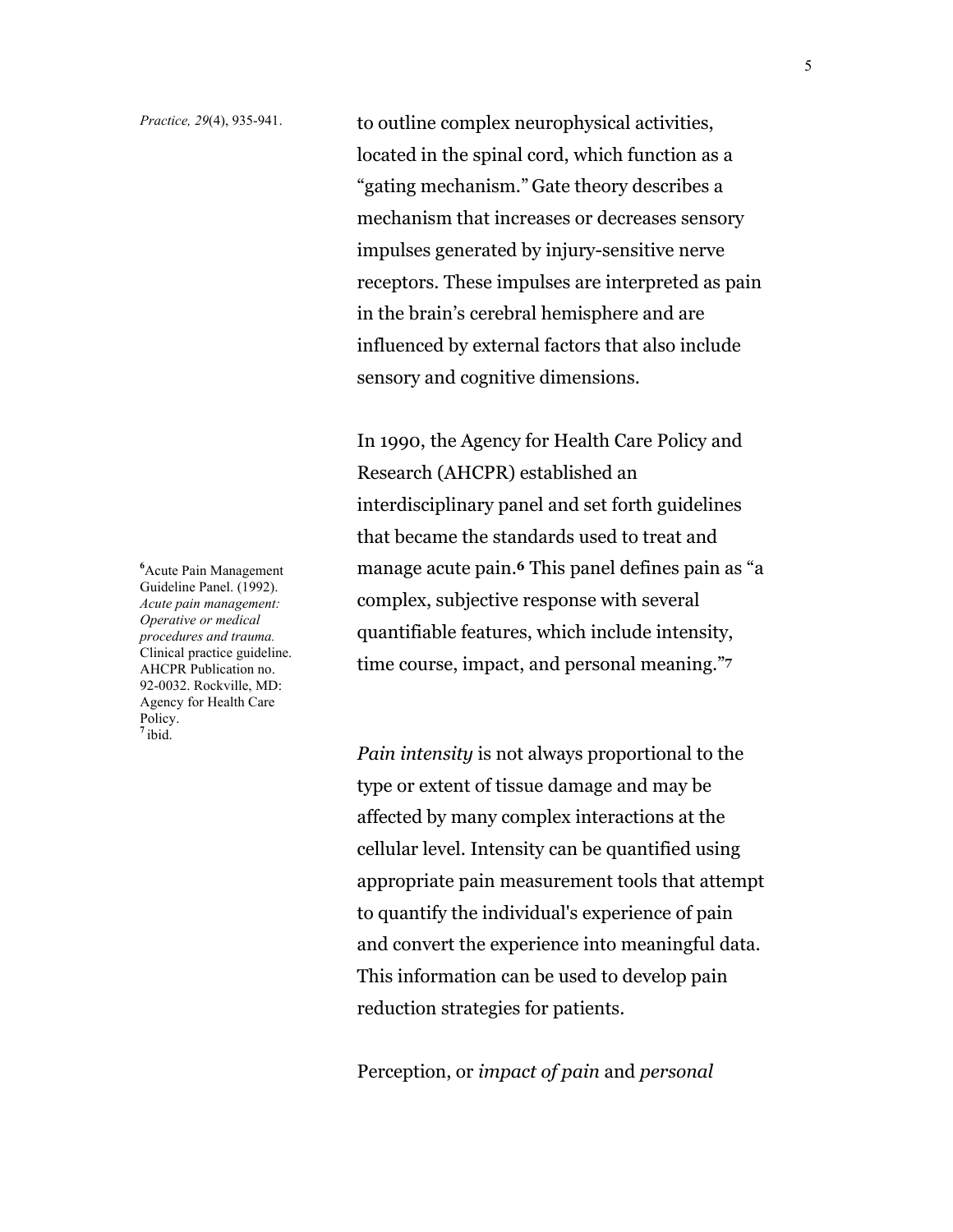*meaning,* reflects complex phenomena that involve psychological, neurological, and emotional processes. Breast biopsy is a psychologically stressful procedure, in part because it is used to determine whether the woman has breast cancer. Even the term *cancer* often evokes feelings of fear and pain that affect the personal meaning of the experience.

During NWL**,** patients report pain at the time of the needle insertion and placement. These four variables of *pain intensity*, *time course*  (duration), *impact*, and *personal meaning,* provide the framework underlying this research study. Although each of these variables can be quantified, the primary complaint of intense pain was addressed as the most clinically relevant variable associated with this procedure. Therefore, the focus of this study was *pain intensity* as reported by women who underwent NWL to test the effectiveness of a topical anesthetic in reducing pain associated with this procedure.

#### *Literature on Pain*

Pain is recognized as one of the most widely experienced and expressed phenomena in nursing practice and requires nurses to have a thorough and comprehensive understanding of its meaning and implications for nursing care.**<sup>8</sup>** Pain is a physiologic process modified by the

**8** Montes-Sandoval, 1999.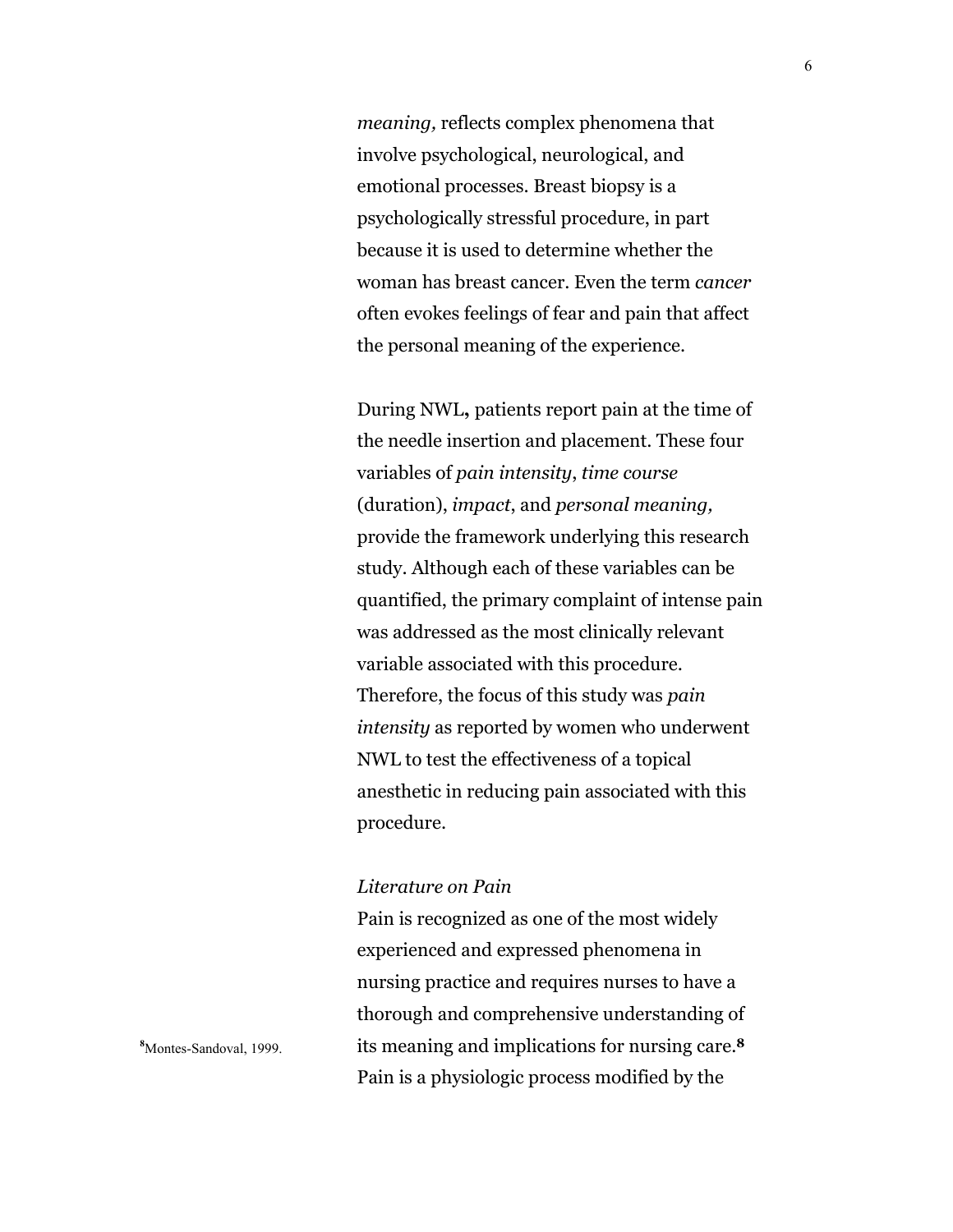**9** Dick, M. J. (1995). Assessment and management of acute pain. *Journal of Obstetric, Gynecologic, and Neonatal Nursing, 24(*9*),* 843-848.

**<sup>10</sup>**ibid.

**<sup>11</sup>**Northouse, 1997 **<sup>12</sup>**Deane, K., & Degner, L. human experience. It is also a unique experience with no two people experiencing pain in the same manner. In addition, no two pain experiences are identical for an individual. **9** This complexity poses a problem for the assessment of pain.

Pain measurement attempts to quantify the subjective nature of pain and convert the individual's experience into terms that can be scientifically meaningful and comparable across individuals. Instruments are used to describe the pain experience by drawing on the concepts of intensity, sensation, and effects of pain. Pain instruments must take into account the patient's cognitive ability as well as communication style to quantify pain as described by the patient. Selfreported pain by the patient is considered the most useful measure of pain. Pain assessment and measurement are similar but the end-points are different, therefore the process and instruments used may not be the same. "Pain assessment is a broader process which attempts to identify the occurrence, location, intensity, and meaning of pain to individual patients."**10** This is subjective as compared to physiologic and behavioral indicators, and thus may be difficult to quantify.

During NWL, women have reported feelings of discomfort that range from mild discomfort to extreme pain.**11-14** The use of local anesthetic for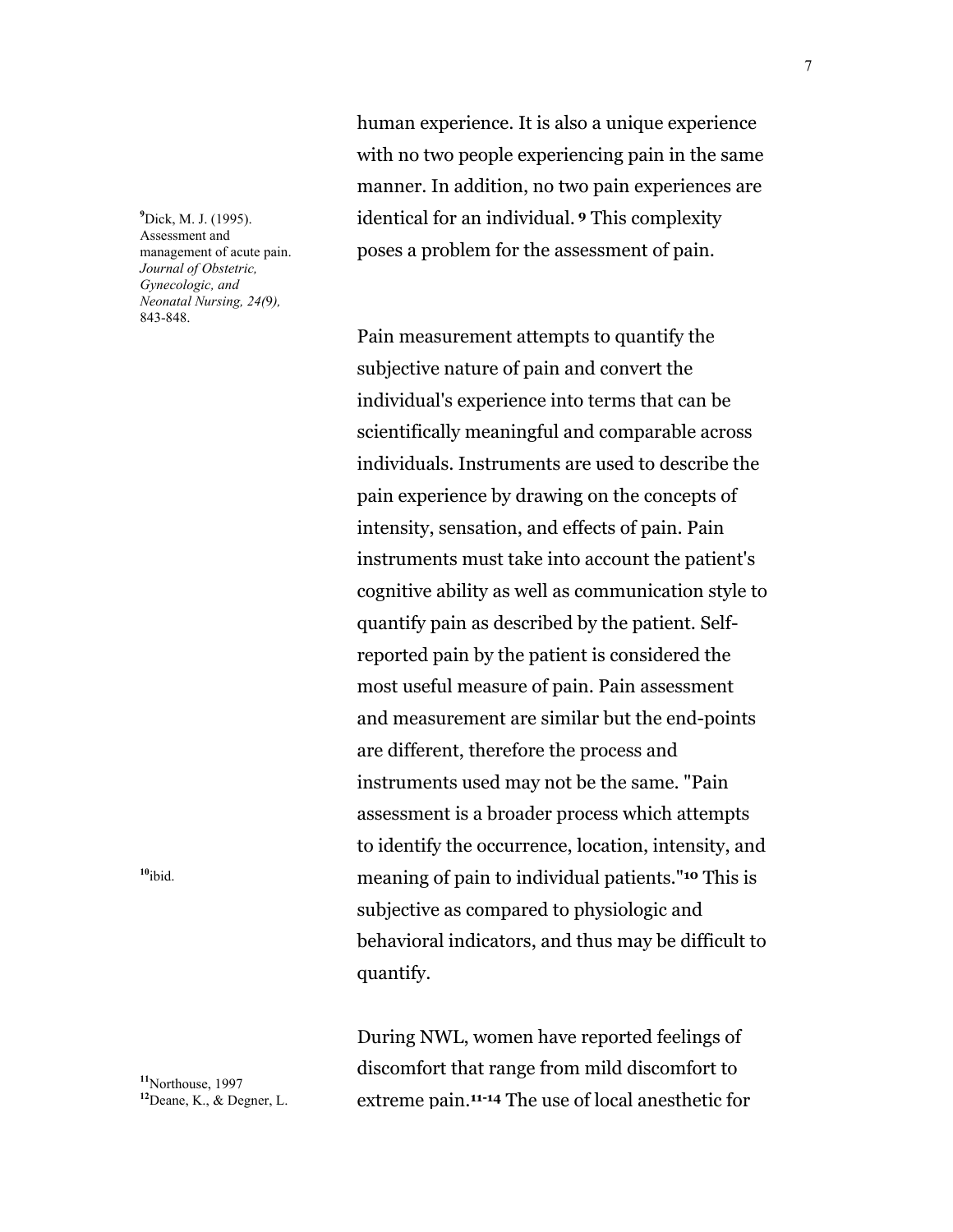(1997). Determining the informational needs of women after breast biopsy procedures. *AORN Journal*, *65(*4*),* 767-776. **<sup>13</sup>**Kelly, P., & Winslow, E. H. (1996). Needle wire localization for nonpalpable breast lesions: Sensations, anxiety levels, and information needs*. Oncology Nursing Forum, 23(*4*),* 639-645. **<sup>14</sup>**Florentine, B., Frankel, K., Raza, A., Cobb, C., Greaves, T., Carriere, C., & Martin, S. E. (1997). Local anesthesia for fineneedle aspiration biopsy of palpable breast masses: The effectiveness of a jet injection system. *Diagnostic Pathology*, *17*(6*)*, 472-476. **<sup>15</sup>**Reynolds, H., Jackson, V. P., & Musick, B. (1993a). Preoperative needle localization in the breast: Utility of local anesthesia. *Radiology*, *187(*2*),* 503-505. **<sup>16</sup>**Reynolds, H., Jackson, V. P., & Musick, B. (1993b). A survey of interventional mammography practices. *Radiology*, *187*(1), 71-73. **<sup>17</sup>**ibid.

**<sup>18</sup>**Dean, 1997

**<sup>19</sup>**Florentine, 1997

extreme pain.**11-14** The use of local anesthetic for this procedure is an issue of debate.**<sup>15</sup>** In a survey of 1,000 members of the American College of Radiology performed by Reynolds et al., **16** it was noted that 62% of radiologists administered local injectable anesthetic prior to NWL. Local anesthetics are often painful when administered because it requires a needle stick, and the lidocaine causes a burning sensation when injected.**<sup>17</sup>**

Deane and Degner **18** interviewed women after NWL and found that women who did not receive local anesthetic reported pain with the insertion of the wire. In an effort to identify an effective topical preparation that would give adequate pain control, Florentine and colleagues**19** examined pain levels of patients undergoing fine needle aspiration of the breast who received ethyl chloride spray, injectable lidocaine, eutectic mixture of local anesthetics (EMLA), and no preparation. They reported that the EMLA cream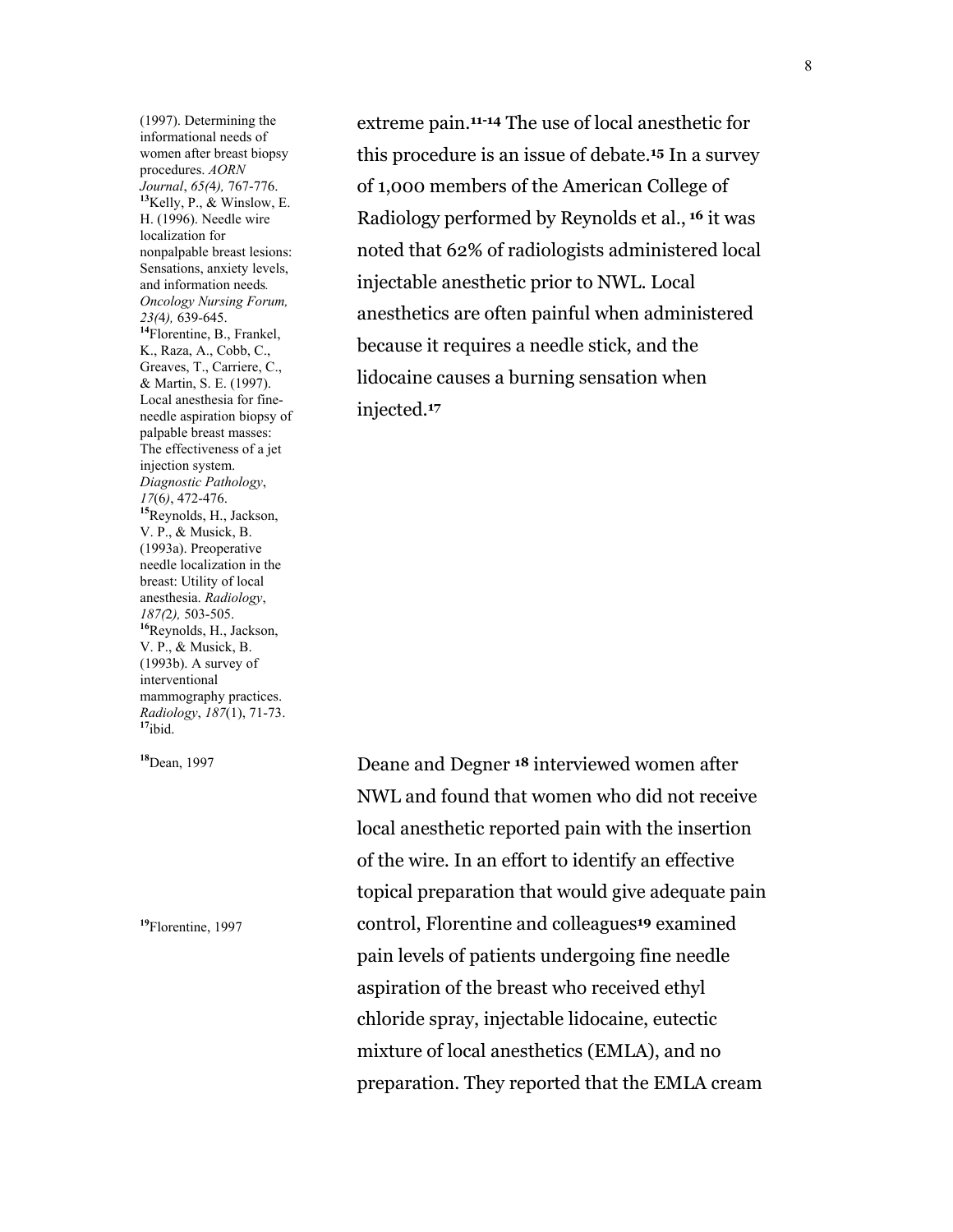was effective in reducing pain with needle insertion.**<sup>20</sup>**

9

Eutectic compounds are designed to enhance membrane transport of drugs through improved solubility and absorption. A eutectic mixture of local anesthetics (EMLA), applied topically, penetrates into the dermis after an application period of 1 to 2 hours. EMLA contains prilocaine  $25g/L$  and lidocaine  $25g/L$  in an oily base. This preparation has been shown to be effective in relieving pain from venous cannulation and minor surgical procedures**21** and is convenient to use.**22** Side effects of the cream include hypersensitivity, local skin reaction manifested by a typical allergic dermatitis, and asthma attack, which is rare.**<sup>23</sup>**

## **Methods**

#### *Design*

The study used a quasi-experimental design and took place in an outpatient breast center of an acute care hospital in upstate New York. The hospital's Institutional Review Board approved the study and consent form. Patient confidentiality was maintained regarding medical record numbers and data collection. Women were recruited for the study during the time period of October 5, 1998 to January 31, 1999. Women who were scheduled for NWL were assigned to be in the experimental or control

**<sup>21</sup>**Love, G. (1998). Easing the discomfort of venipuncture. *Nursing*, *28*(3), 30. **<sup>22</sup>**Leiser, C. (1995). Easing children's procedural pain. *American Journal of Nursing*, *95*(11), 17. **<sup>23</sup>**Love, 1998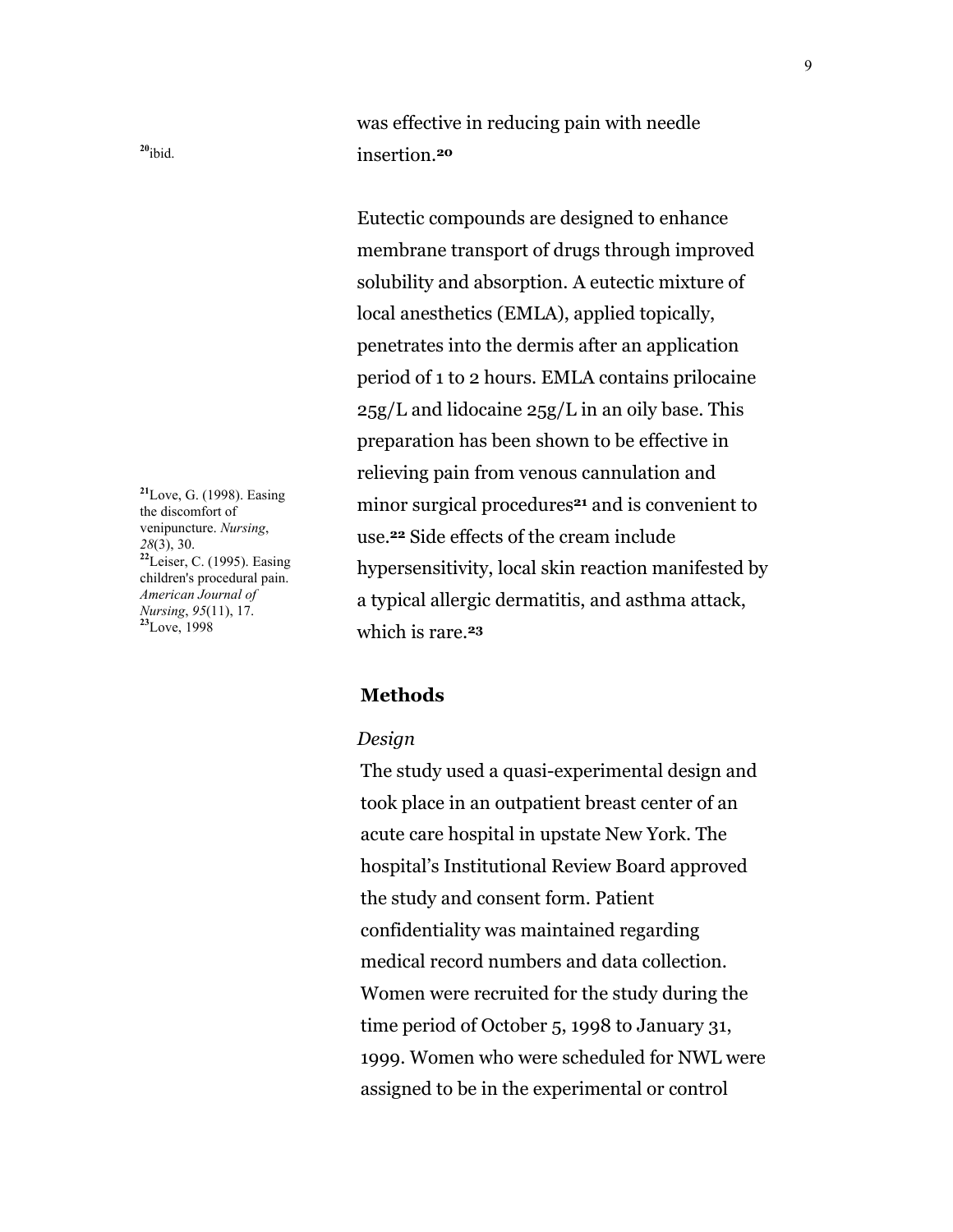group. Women who were in the experimental group received EMLA cream before the procedure. The women in the control group received a topical placebo cream. Immediately after the NWL, each woman was asked to rate the level of pain she experienced.

### *Sample*

Two groups of patients were selected to serve as the sample for this study. Each group consisted of 20 women scheduled for NWL. Selection criteria included only: 1) women, 2) those 18 years of age or older, 3) ability to speak English, 4) ability to give informed consent, and 5) those with no prior NWL. The sample was selected in two steps. First, the nurse practitioner obtained the NWL schedule one week in advance of the procedure from the senior mammographer at the Breast Center. Second, the patients who were assigned an even medical record number were assigned to the experimental group, and the patients with the odd numbered medical record were assigned to the control group. The patient's age and race were recorded.

#### *Instruments*

Visual Analogue Scale: Pain was evaluated utilizing a horizontal Visual Analogue Scale (VAS). Visual analogue scales have been used in clinical research settings since the 1920's to measure a variety of subjective phenomena and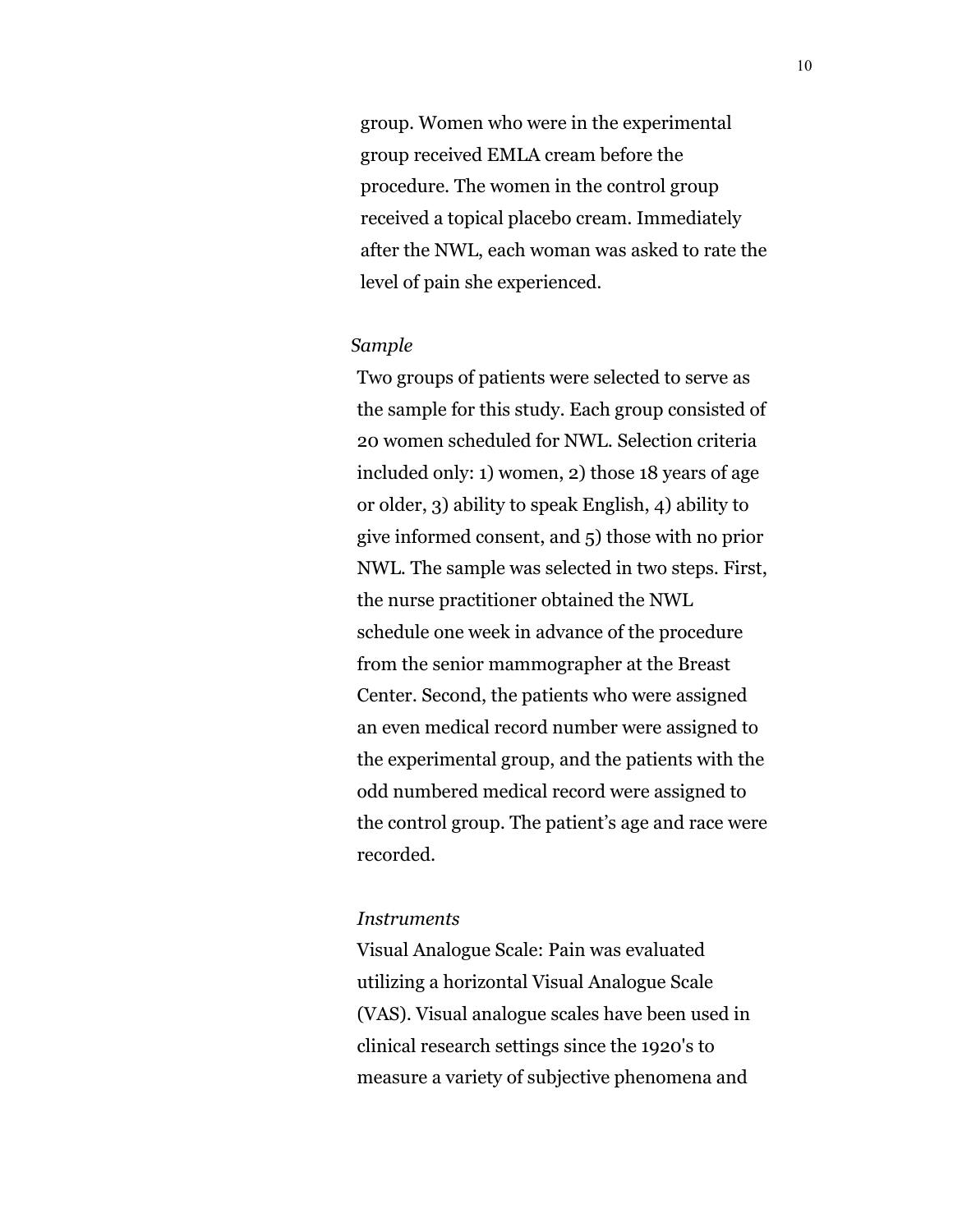**<sup>24</sup>**Wewers, M. E., & Lowe, N. (1990). A critical review of visual analogue scales in the measurement of clinical phenomena. *Research in Nursing and Health*, *13,* 227-236. **<sup>25</sup>**Gift, A. (1989). Visual analogue scales: Measurement of subjective phenomena. *Nursing Research, 38*(5), 286-288. **<sup>26</sup>**ibid.

**<sup>27</sup>**Wewers & Lowe, 1990

**<sup>28</sup>**Dick,1995

were used extensively in the 1980's to measure pain.**24** According to Gift, **25** numerous investigators have demonstrated reliability and validity of the VAS. Validity has been established for the VAS using a variety of techniques. For example, concurrent validity has been established with the use of the McGill pain questionnaire.**<sup>26</sup>** Reliability for the instrument has been demonstrated by the test-retest method, whereby subjects have been shown to be able to repeat measures of subjective sensations.**27** The instrument is easy to use and takes approximately 30 seconds complete. The VAS is usually depicted on a 100 mm horizontal straight line, and the end anchors are labeled as extreme boundaries of the sensation being evaluated. The anchoring adjectives commonly used for pain are "no pain" and "worst pain." The intensity of the sensation is scored according to the mark placed by the patient. There are limitations to its use, which include: 1) inability of subjects to conceptualize the phenomena and define it on a horizontal line, 2) inability to photocopy the tool as it distorts the length of the line, and 3) perceptual/motor issues of the subject.**<sup>28</sup>**

### *Treatment and Procedures*

Informed consent was obtained from women after they were admitted to the ambulatory surgery unit approximately two hours before the scheduled procedure. The women were shown the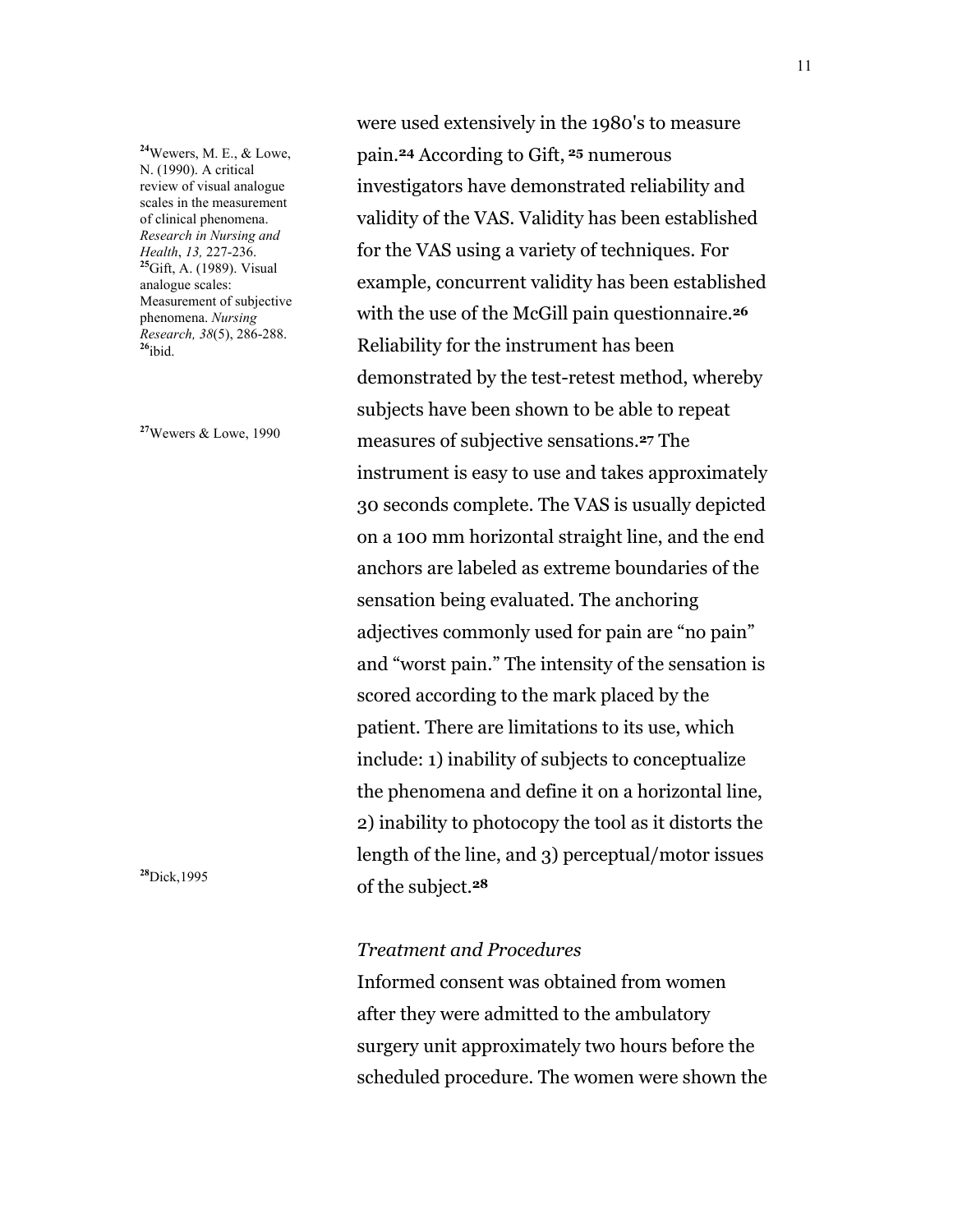VAS and the instrument was explained to them at this time. The experimental group received the topical anesthetic and the control group received a placebo cream. The mammographer or nurse practitioner applied the anesthetic cream or placebo after consultation with the radiologist to obtain the location of needle insertion. This was applied approximately one-hour before the scheduled procedure. Maximum time for application prior to needle insertion was 75 minutes. Anesthetics were not the current standard of care for women undergoing the procedure. Immediately after the procedure, and before leaving the procedure room, each woman was asked by the mammographer, who was blinded to the treatment or placebo condition, to rate her pain on the VAS.

## *Assumptions*

For this study, it was assumed that the patients in both groups were comparable and that they represented the typical woman who was scheduled for NWL.

#### **Data Analysis**

The scores obtained from the VAS were compared between the two groups. These data were subjected to a quantitative statistical analysis. A one-tailed independent group t-test of significance  $(p < 0.05)$  was used to determine if the mean pain scores of the two groups of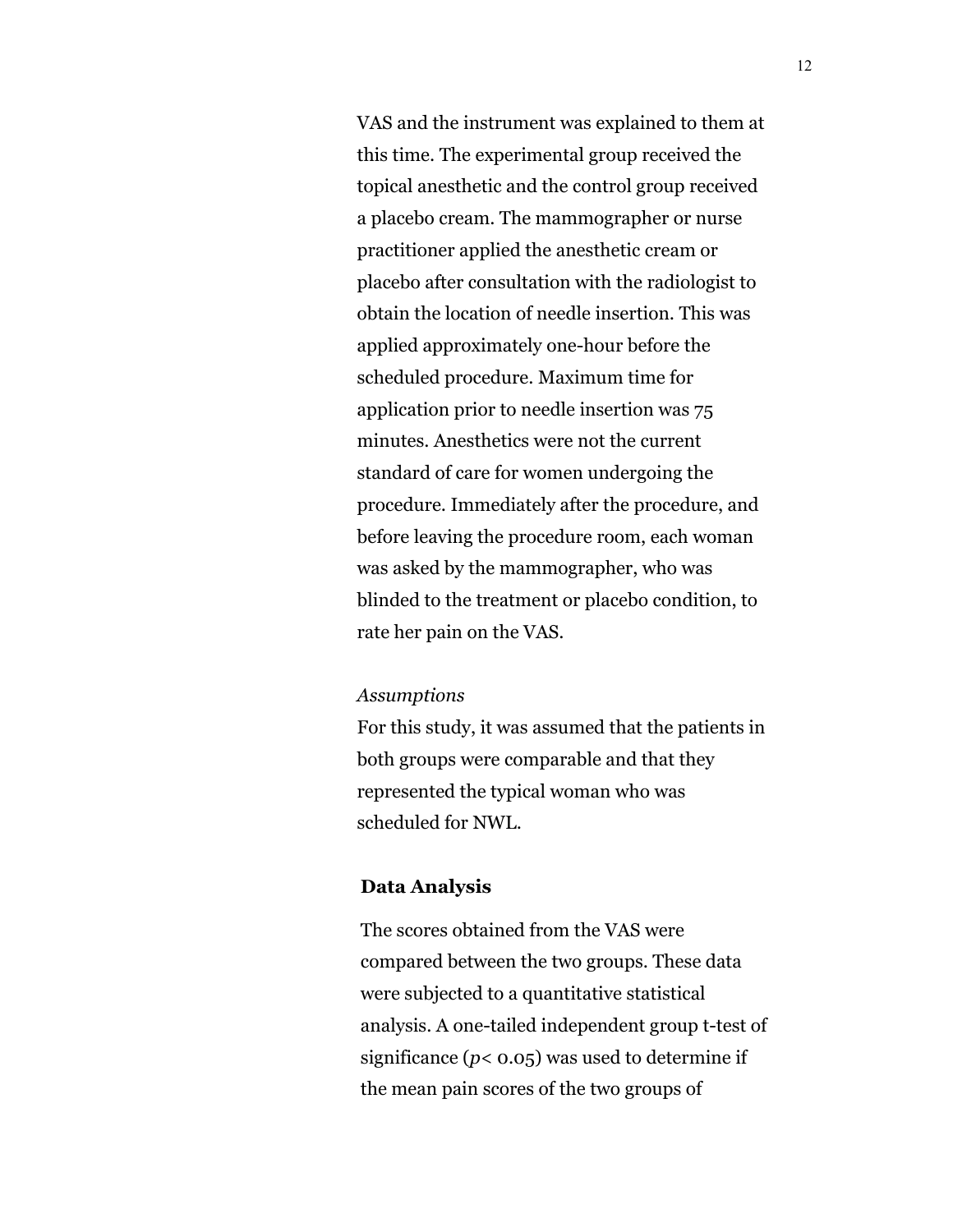<sup>29</sup>Data Most Corp., Salt Lake City, UT

patients differed. The statistical software program used was *StatMost* for Windows.29 In the post-test-only design with equivalent groups, differences in post-test scores between groups can be caused by the inequities in the treatment or selection processes. To address this, women were selected by mammography results, which identified a non-palpable abnormality requiring biopsy. Then, women were randomly assigned to either the control or experimental group. Mammography is a routine screening exam performed after the age of 40, so all of the women in this study were 40 and older. The risk of making a critical decision based on this research was low, and because patients were not receiving any anesthetic prior to NWL, a 0.05 level of significance was considered acceptable.

## *Limitations*

This study was limited in that it was specific to female patients who were scheduled for breast biopsy with NWL. Results could not be generalized to men having breast biopsies, nor to breast biopsies performed without NWL, nor to those performed using stereotaxis core biopsy. The study was also limited in that it used a small sample and the results may not be generalizable to other breast centers**.**

# **Results**

The mean age of all subjects was 56.2 years.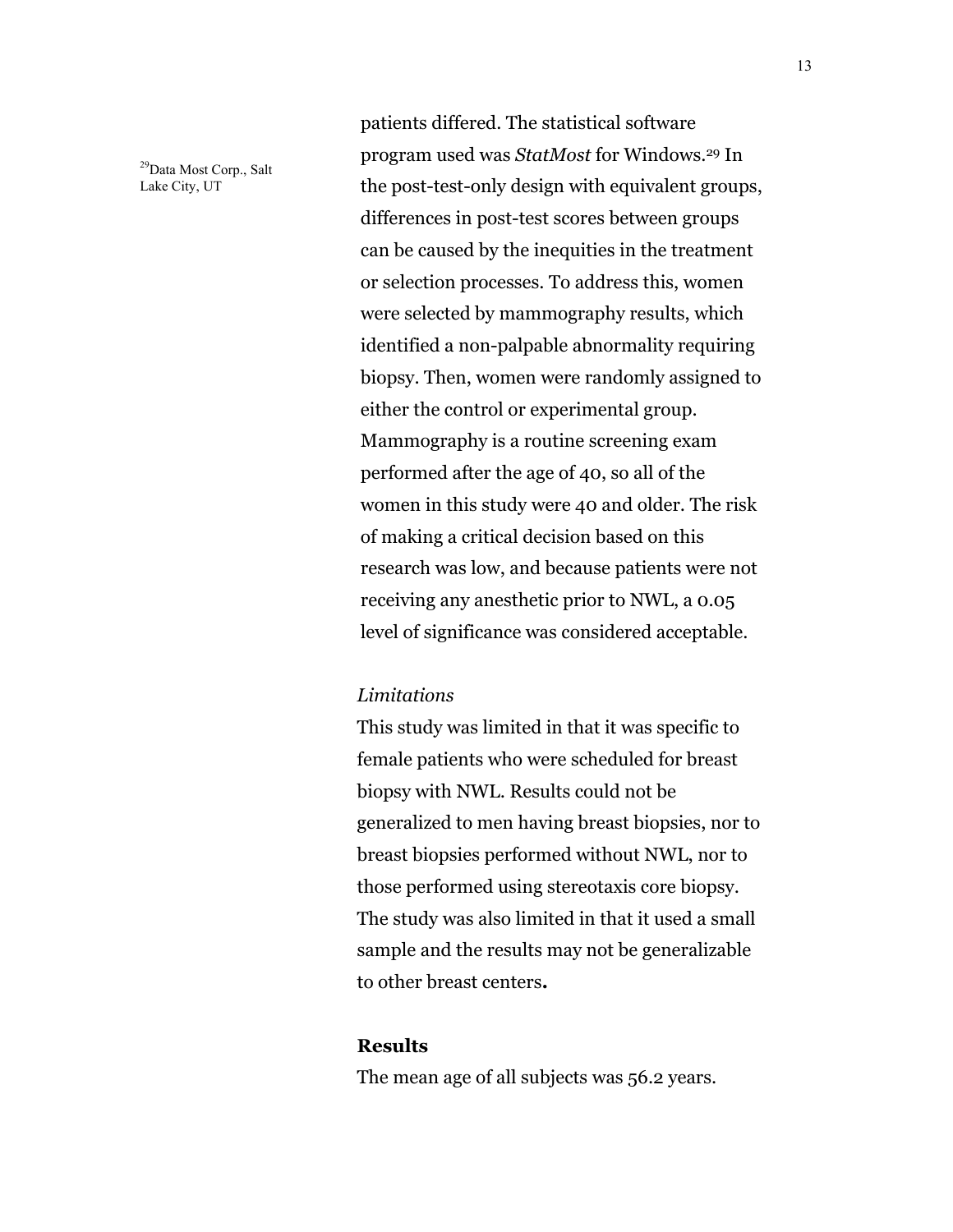<span id="page-13-0"></span>Although not significantly different, the average age of the experimental group was 56.9 years, and the mean age of the control group was 55.5. One patient in the control group fainted after looking at the needle placement, even though she had rated her VAS pain score as 1.0 just seconds before this incident. Only one patient, a member of the experimental group, rated her pain as zero. Patients in both groups reported sensations of coolness or numbing associated with the cream. There were no adverse effects or skin changes associated with the use of either cream. The minimum amount of time the creams were applied prior to needle insertion was 60 minutes; the maximum was 75 minutes. The mean pain scores, standard deviation, degree of freedom, *p*value, and test statistic for the two groups are presented i[n Table 1.](#page-17-0) 

The results produced a test statistic of -2.74, greater than the critical *t*-value of -1.68. Thus, the null hypothesis was rejected as there was sufficient evidence to support the research hypothesis that women who received the lidocaine cream would have significantly less pain than women who received the placebo cream.

### **Discussion**

Research has shown that breast biopsy is a stressful event in a woman's life,**30** and that anxiety associated with the procedure has the

l b d'an deus d'an deus d'an deus d'an deus de la deus de la deus de la deus de la deus de la deus de la deus<br>Deus de la década de la década de la década de la década de la década de la década de la década de la década d

**<sup>30</sup>**Friedman, S., Badere, B., & Fitzpatrick, S. (1992). The effects of television viewing on preoperative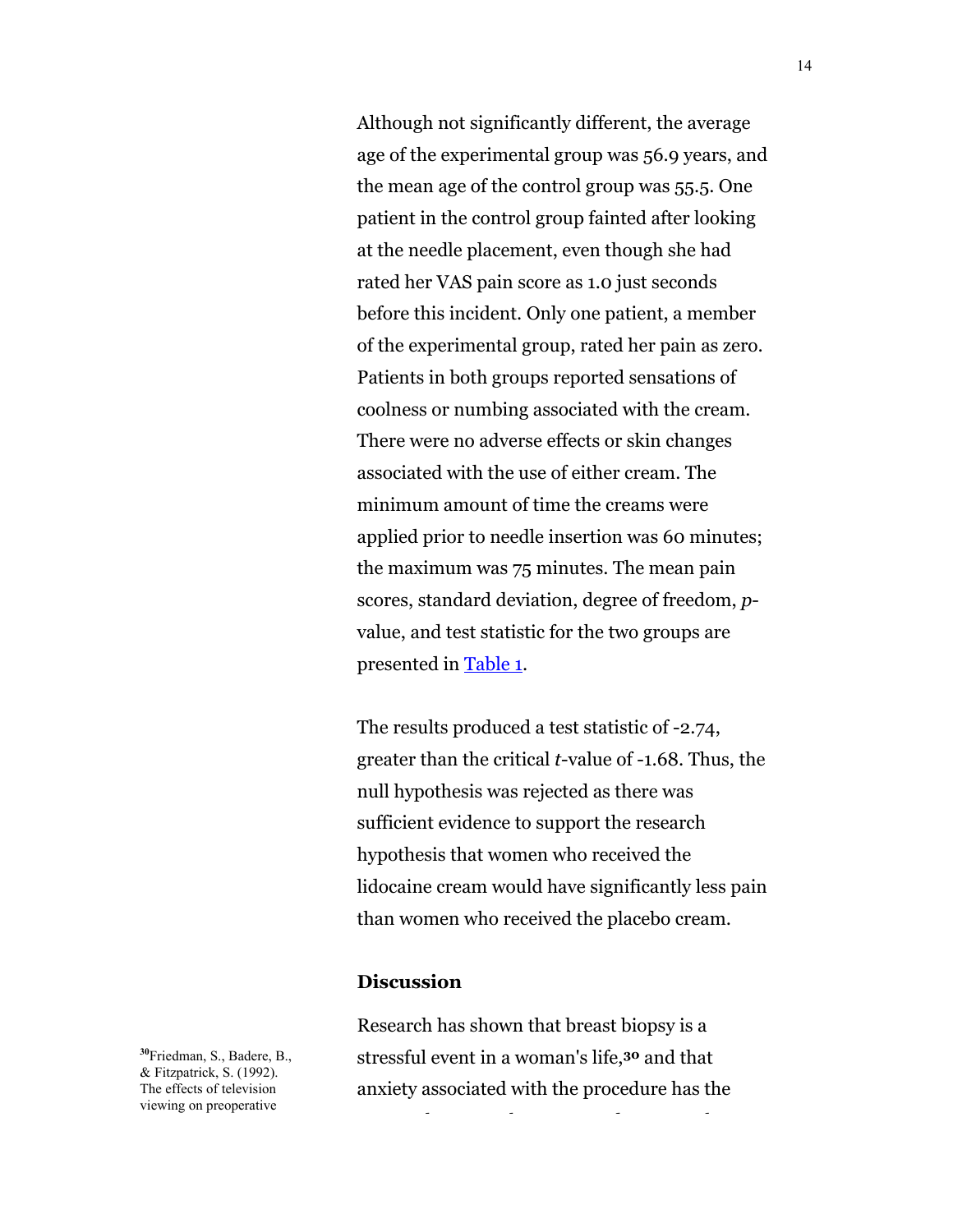anxiety. *Journal of Post Anesthesia Nursing*, *7*(4), 243-250. **<sup>31</sup>**Kelly, 1996

potential to exacerbate pain and increase the chance of complications.**31** Most women report feelings of discomfort associated with NWL which range from mild discomfort to pain. The literature concludes that women who do not receive local anesthetic report pain with the insertion of the needle.

The use of locally injectable anesthetic prior to NWL has been an issue of debate among radiologists; only one half administer local injectable anesthetic prior to the procedure. Research findings show that women typically report sensations of burning and stinging with lidocaine injection of the breast.**32** Only one prior study had evaluated topical anesthetics in NWL procedures; it found a significant reduction in pain.**33** Products such as lidocaine spray and eutectic mixture of lidocaine and prilocaine (EMLA) were found to be effective in providing anesthetic effect for a variety of minor surgical procedures.**34,35** 

This study was limited by the small sample size and the possibility that the VAS may not have been the best instrument to measure pain. However, previously documented inabilities of subjects to conceptualize the pain phenomena and define it on a horizontal line, or individual subject's perceptual motor issues were not a problem in this study. Patients who wore glasses

**<sup>32</sup>**Kelly, 1996

**<sup>33</sup>**Florentine, 1997

**<sup>34</sup>**Love, 1998 **<sup>35</sup>**Leiser, 1995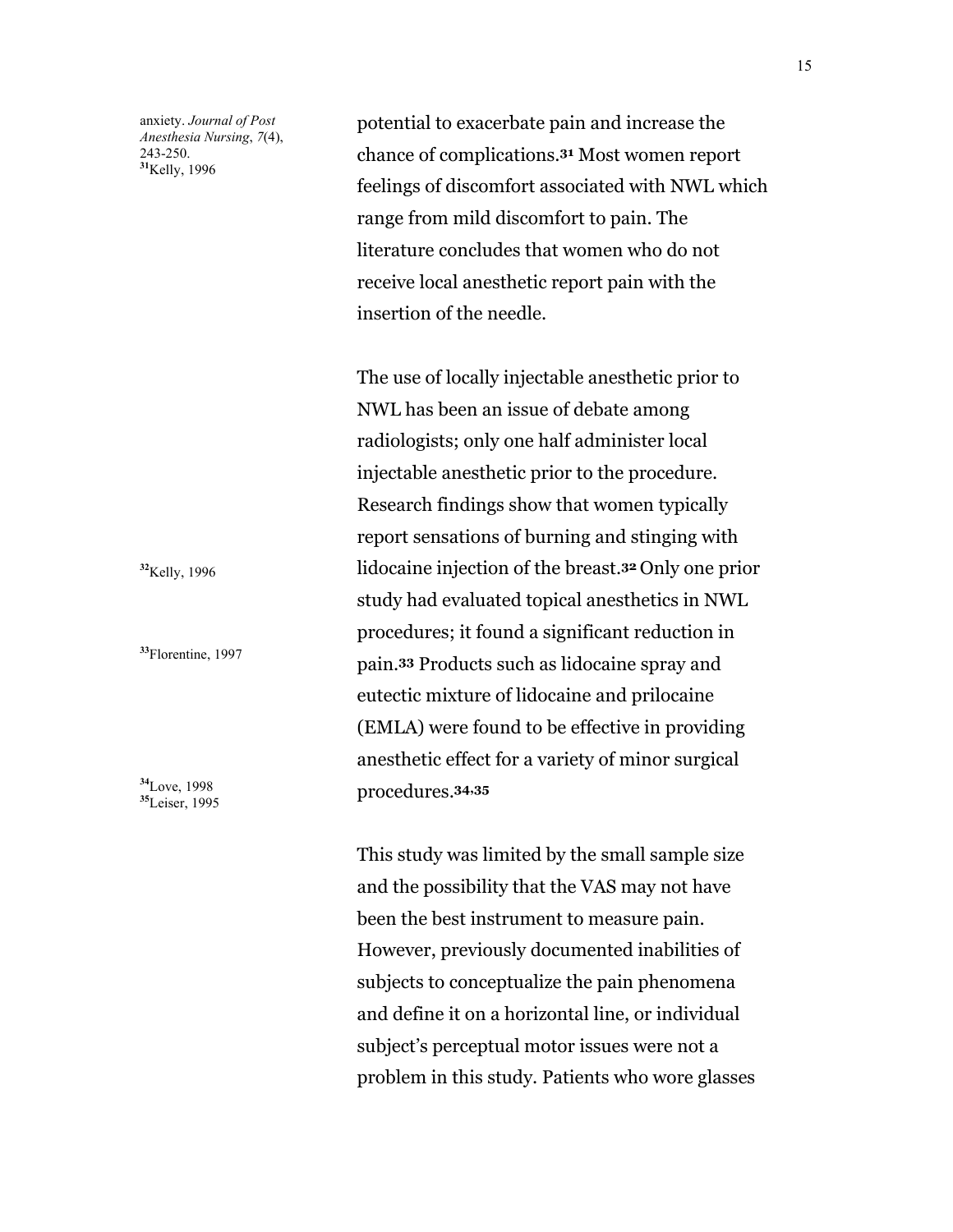were instructed to keep them on during both the procedure and pain assessment so that they would be able to mark the VAS without visual impairment.

Another limitation of the study is that some women may not be able to isolate their pain/discomfort associated with only the needle stick because the entire procedure is done with mammography enhancement. In a recent study, it was noted that women reported discomfort that ranged from moderate to extreme during mammography alone.**<sup>36</sup>**

**<sup>36</sup>**Dullum, J. R., Lewis, E. C., & Mayer, J. A. (2000). Rates and correlates of discomfort associated with mammography. *Radiology*, *214*(2), 547- 552.

**<sup>37</sup>**Deane, 1997

It has been noted that women undergoing breast biopsy have a higher anxiety level when compared to patients scheduled for other types of surgeries,**37** and that regardless of the diagnostic outcome, women experience significant levels of distress before the biopsy. The anxiety associated with the outcome following biopsy may be related to the surgical procedure itself, the threat of breast cancer, or the risk of developing breast cancer. Anxiety levels may also be affected by the fact that women are aware that they will not receive anesthesia during NWL.

The implications from this study are many. First, the use of EMLA cream has been shown to be effective in reducing pain associated with minor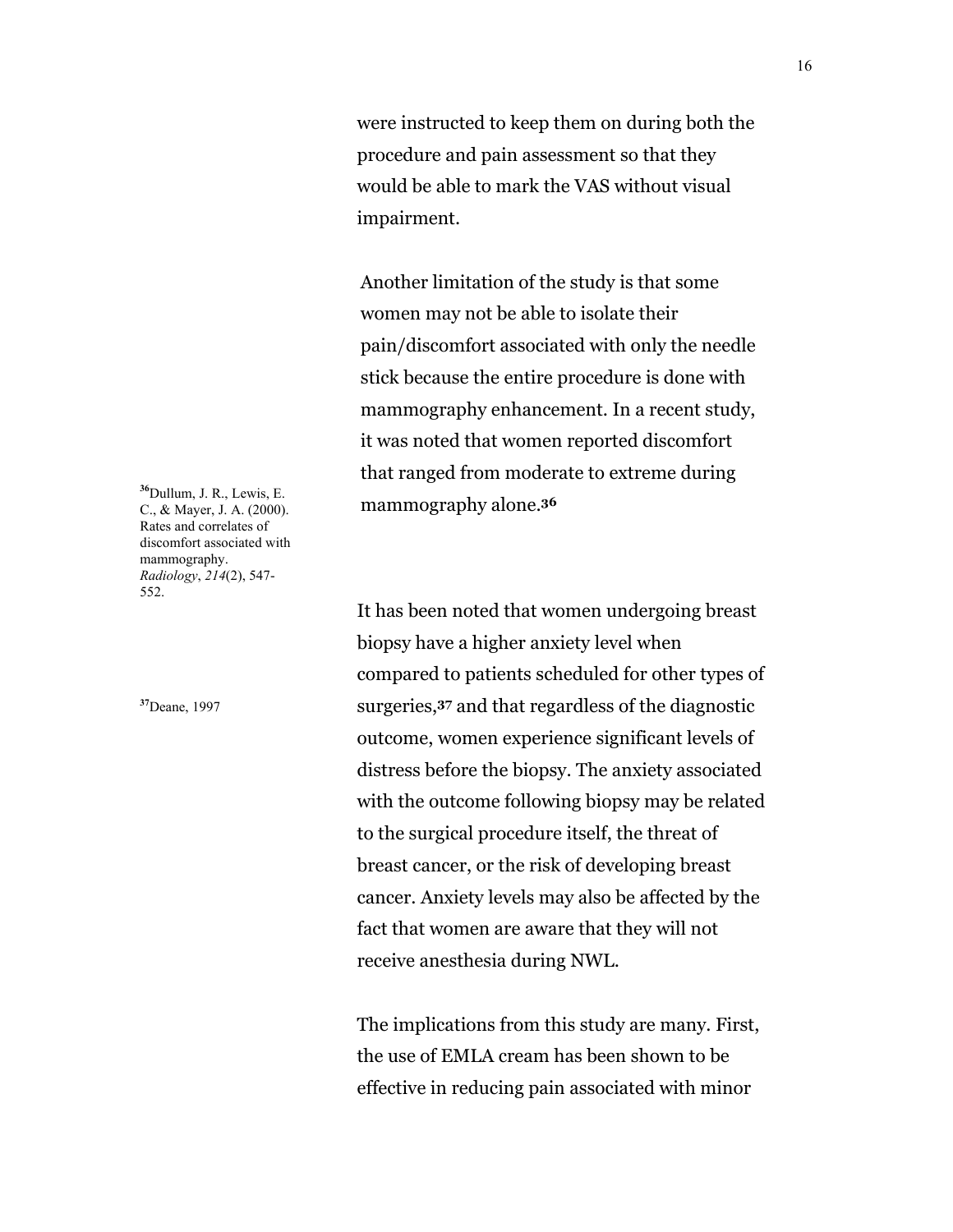surgical procedures and can reduce the discomfort/pain associated with needle stick prior to NWL. This information has the potential to impact the standard of care in breast centers for women who undergo this procedure. Second, with the use of EMLA, patients will be informed prior to the procedure that an anesthetic will be used and thus diminish some of the anxiety the patient may experience. Staff will need to be able to provide emotional support to women scheduled for NWL, factual and sensory information about the procedure. Sensory information, in this situation would include descriptions of the various sensations the patient could expect to experience during the procedure. For example, the sensation of compression that accompanies mammography, as well as the numbness and tingling that may occur after several minutes of compression.

Further studies are needed to assess women's knowledge of breast health and breast cancer, and their understanding of diagnostic procedures used for breast abnormalities. This information, and the level of understanding by the patient, may also affect the level of anxiety the woman experiences prior to biopsy.